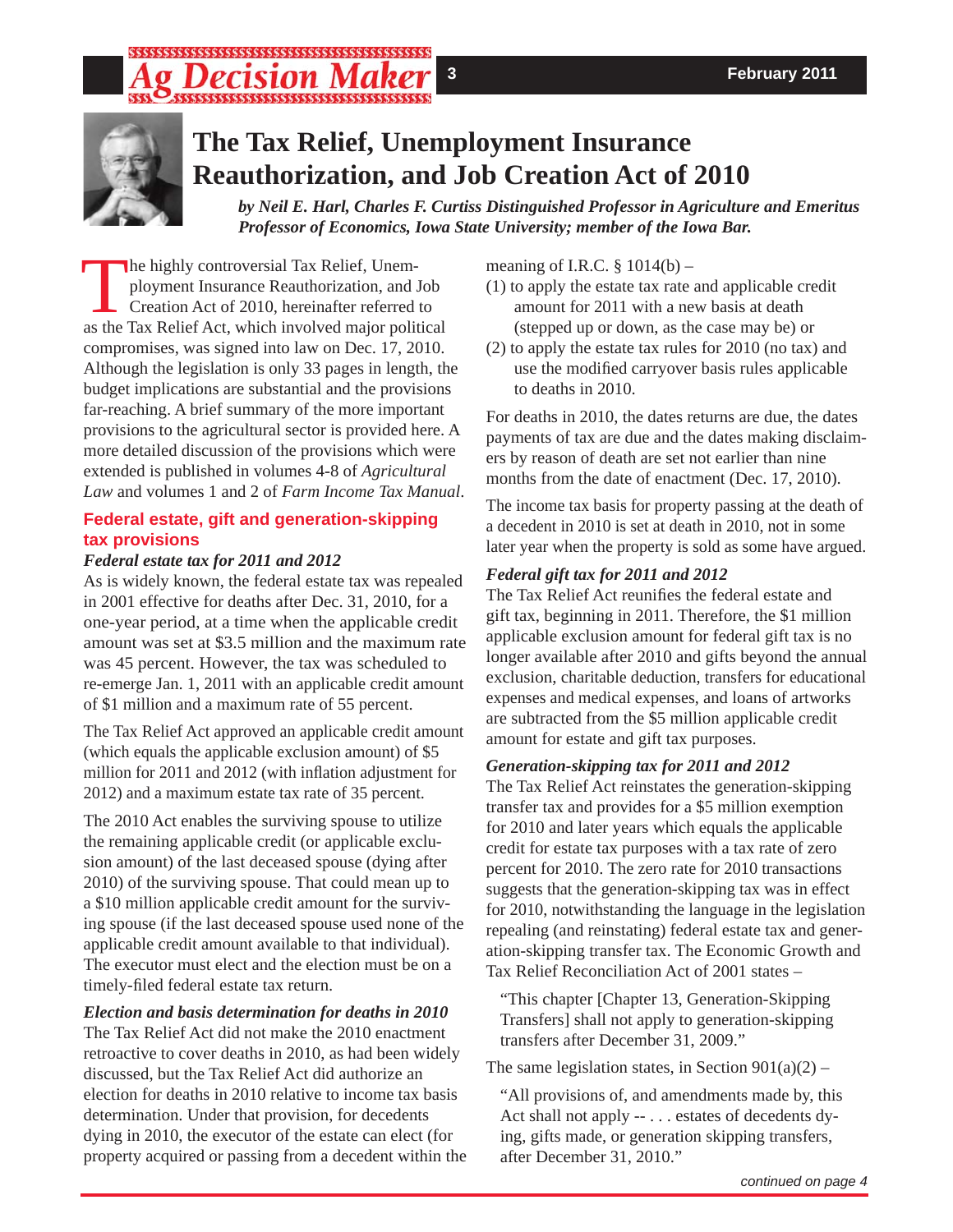## 

*The Tax Relief, Unemployment Insurance Reauthorization, and Job Creation Act of 2010, continued from page 3*

Thus, a reasonable conclusion could be reached that the generation skipping transfer tax was repealed for the year 2010.

The conclusion that the drafters believe that the generation skipping transfer tax was retroactively reenacted effective in 2010 is buttressed by Section 301(d)(2) of the Tax Relief Act which states –

"GENERATION-SKIPPING TAX. -- In the case of any generation-skipping transfer made after December 31, 2009, and before the date for filing any return under section 2662 of the Internal Revenue Code of 1986 (including any election required to be made on such a return) shall not be earlier than the date which is 9 months after the date of the enactment of this Act."

Moreover, Sections 301(a) of the Tax Relief Act provides as follows –

"(a) IN GENERAL. – Each provision of law amended by subtitle A or E of title V of the Economic Growth and Tax Relief Reconciliation Act of 2001 is amended to read as such provision would read if such subtitle had never been enacted."

At stake is the tax liability in later years (after 2010) for distributions from GST transfers in 2010. The issue of constitutionality for a retroactive enactment may be raised of a tax provision on which taxpayers had planned and executed transfers in reliance on the repeal language believed to be effective in 2010.

The GST rate equals the highest estate and gift tax rate for 2011 and 2012 (35 percent).

### **Changes in depreciation**

### *Expense method depreciation*

The Small Business Jobs Act of 2010 increased the expense method depreciation allowance to \$500,000 (with no inflation adjustment) with an investment limit phase-out of \$2 million for tax years beginning in 2010 and 2011. The Tax Relief Act provides for a \$125,000 limit (indexed for inflation) for tax years beginning in 2012 (with a phase-out of \$500,000) and \$25,000 after 2012 (with a phase-out of \$200,000).

Computer software eligibility for expense method depreciation is extended through 2012. To be eligible, the software must be Section 1245 property and be acquired for use in a trade or business.

### *Bonus depreciation*

The Tax Relief Act increased 50 percent bonus depreciation to 100 percent for qualified investments made after Sept. 8, 2010, and before Jan. 1, 2012. The Act also authorizes 50 percent bonus depreciation for qualified property placed in service after Dec. 31, 2011 and before Jan. 1, 2013.

### *Depreciable real estate – 15-year property*

The Tax Relief Act specifies that qualified leasehold improvements, qualified restaurant buildings and improvements and qualified retail improvements are 15-year property if placed in service before Jan. 1, 2012.

### **Other provisions**

### *Payroll tax reduction*

The Tax Relief Act reduces the employee share of the OASDI portion of social security taxes from 6.2 percent to 4.2 percent. That is for wages earned in calendar year 2011 and is up to the taxable wage base of \$106,800. For self-employed individuals, the reduced rate is 10.4 percent on self-employment income up to the threshold of \$106,800.

### *Alternative minimum tax*

For 2010, the Tax Relief Act increases the AMT exemption amount to \$47,450 for individual taxpayers, \$72,450 for married taxpayers filing jointly and surviving spouses and  $$36,225$  for married couples filing separately. For 2011, the figures are  $$48,450, $74,450$ and \$37,225, respectively.

### *Capital gains and dividends*

The Tax Relief Act continues for two years the rates in effect for 2010 (a maximum rate of 15 percent and zero percent for taxpayers in the 10 and 15 percent tax brackets). The Act also extends for one year, through 2011, the 100 percent exclusion of gain from qualified small business stock held for more than five years for stock acquired after Dec. 31, 2010.

### *Tax-free distributions from individual retirement plans for charitable purposes*

The Tax Relief Act extended the tax-free distributions of up to \$100,000 from individual retirement accounts by individuals age  $70\frac{1}{2}$  or older without triggering income and without taking a charitable deduction through 2011. A taxpayer can elect for qualified distributions after Dec. 31, 2010 and before Feb. 1, 2011 to be deemed to be 2010 distributions.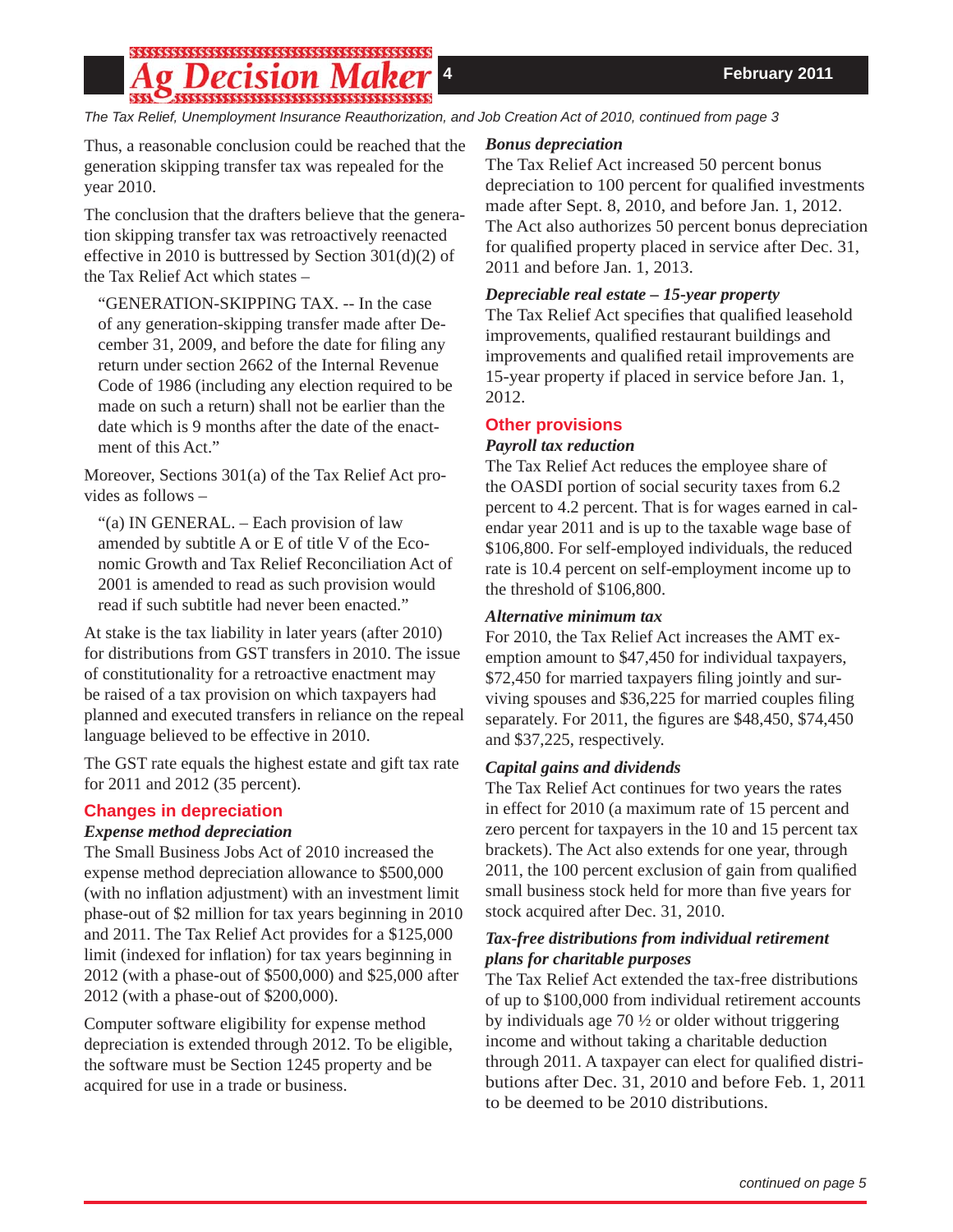# 

*The Tax Relief, Unemployment Insurance Reauthorization, and Job Creation Act of 2010, continued from page 4*

### *Contributions of real property for conservation purposes*

The Act extends the deduction for "qualified conservation contributions" for two additional years, through 2011 and extends the rule for qualified farmers and ranchers for two more years, also.

### *Expensing of environmental remediation costs*

The Tax Relief Act extended the election to treat "qualified environmental remediation expenditures" as currently deductible, through 2011.

### *Work Opportunity Credit*

The Act extends, through Dec. 31, 2011, for those who begin work for the employer after the date of enactment of the Act (Dec. 17, 2010), the Work Opportunity Tax Credit. However, the Act did not extend the authority for the two categories of target groups which were added in 2009, unemployed veterans and disconnected youth (ages 16 through 24). I.R.C.  $\S$  51(d)(14) authorized the credit for the two categories of targeted groups added in 2009.

### *Incentives for biodiesel and renewable diesel*

Credits for biodiesel and renewable diesel used as fuel were extended through 2011. The excise tax credits and outlay payments for biodiesel and renewable diesel fuel mixtures were also extended through 2011 with a procedure for allowing payments for 2010.

### *Extension of provisions for alcohol used as fuel*

The Act extends the income tax credit for alcohol used as fuel, the reduced amount for ethanol blenders, the excise tax for alcohol used as fuel, the payment for alcohol fuel mixtures and the extension of additional duties on ethanol, for one year, through 2011.

### *Enhanced charitable deduction for food inventory*

The Tax Relief Act extends the enhanced charitable deduction for food inventory through 2011.

### *Itemized deduction limitation*

The Act continues the repeal of the limitation on itemized deductions which was in effect in 2010 for two additional years, through Dec. 31, 2012. This is important for high income taxpayers and encourages charitable giving, among other itemized deductions.

### *Personal exemption phase-out*

The Tax Relief Act also extends repeal of the personal exemption phase-out for two years, through 2012.

### *Basis adjustment of stock of S corporations for charitable contributions*

The reduction in stock basis in an S corporation equal to the shareholder's pro rata share of the adjusted basis of property contributed to a charitable organization is continued for two more years, through 2011.

### *Energy provisions*

The Tax Relief Act contains several provisions which have provided energy tax incentives and those are continued for one or two years including the non-business energy property credit under I.R.C. § 25C with modifications, including a return to pre-ARRA standards ; a new energy efficient home credit for qualified builders and manufacturers (for homes purchased before 2012); and the energy efficient appliance credit. The latter includes credits, applicable to appliances produced after Dec. 31, 2010, for \$25, \$50 and \$75 on dishwashers, based on kilowatt usage; a credit for clothes washers of \$175 and \$225 based on energy and water consumption; and a credit for \$150 and \$200 for refrigerators based on rated energy usage.

### *Other provisions*

The Act extends, for two years, the child tax credit; the earned income tax credit; the American Opportunity Tax Credit; state and local sales tax deduction; higher education tuition deduction; and the teachers' classroom expense deduction. The Act also extends the adoption credit, the dependent care credit, employerprovided child care credit, the educational assistance exclusion, the student loan interest deduction and the Coverdell education savings account contributions, all under the general continuation provisions of the Act.

*\*Reprinted with permission from the January 14, 2011 issue of Agricultural Law Digest, Agricultural Law Press Publications, Brownsville, Oregon. Footnotes not included.*